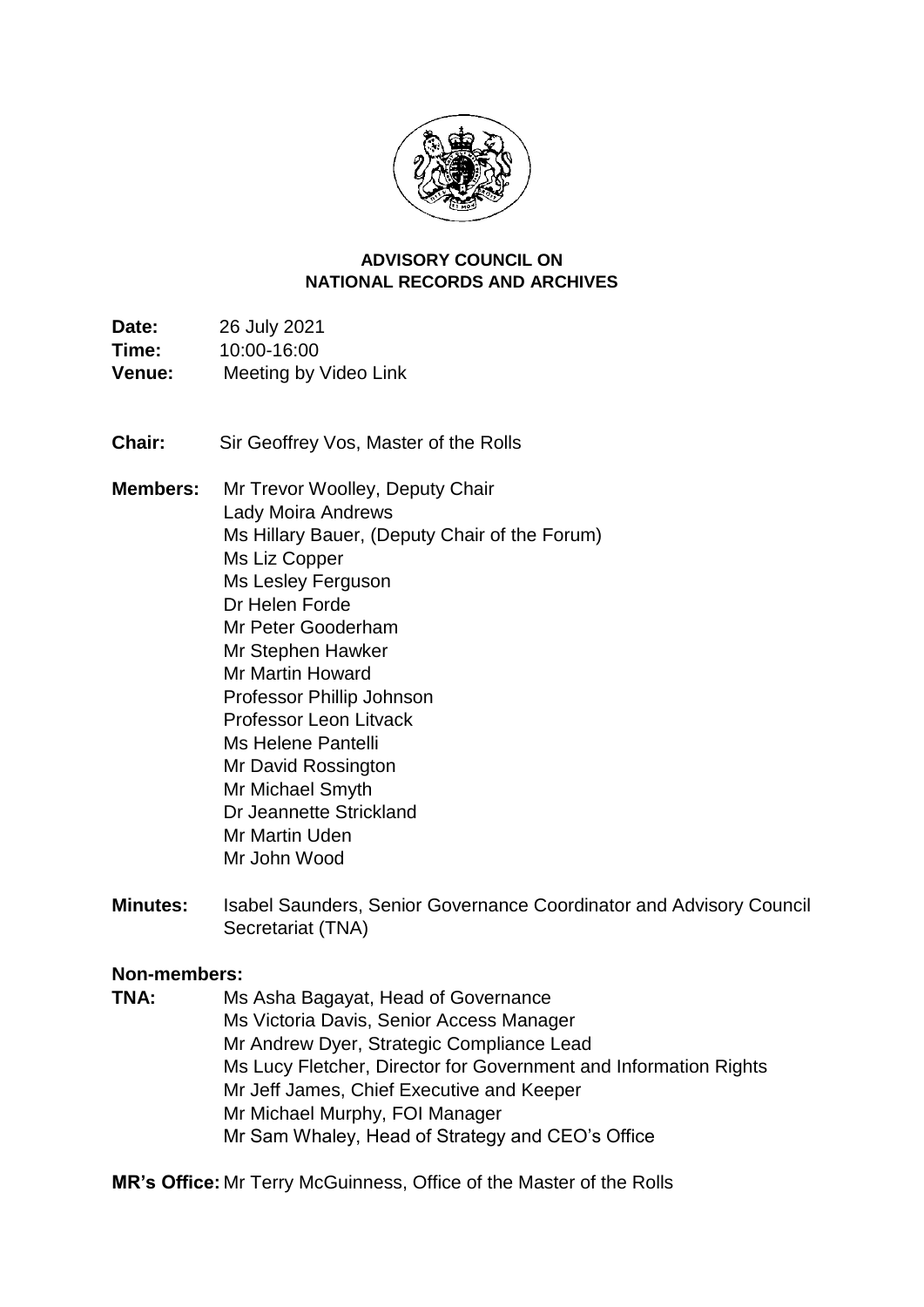#### **Departmental**

Attendees: Cabinet Office (Item 5) HMRC (Item 8) FCDO (Item 9) Royal Parks (Item 10) MoJ (Item 12)

#### **1. Welcome, introductions, apologies and declarations of interest**

- 1.1. The Chair welcomed everyone to the meeting.
- 1.2. Dr Jeannette Strickland submitted apologies for absence.
- 1.3. There were no declarations of interest in relation to the business of the meeting.

#### **2. Minutes and matters arising**

#### **Minutes of the meeting held on 21 May 2021**

2.1. Subject to amendments proposed by members, the minutes of the meeting held on 21 May 2021 were approved as a correct record.

**ACTION:** The Senior Governance Coordinator to update the minutes with the suggested amendments and upload the public set of minutes to the website.

# **Actions Log**

2.2. The Action Log was noted, with the Deputy Chair reviewing the action log. Members discussed item 62 of the log, which remained open, and asked if file audits could resume given the relaxation of COVID restrictions. LF confirmed this could resume. The following actions were closed:

Items 25, 78, 6, 10, 11, 12, 15, 16, 17, 18 and 19.

**ACTION:** LF to liaise with the Senior Governance Coordinator to restart file audit exercises.

 the items reported at the meeting. **ACTION:** the Senior Governance Coordinator to update the Actions Log with

# **3. Chief Executive Officer's Report and Government Landscape Update**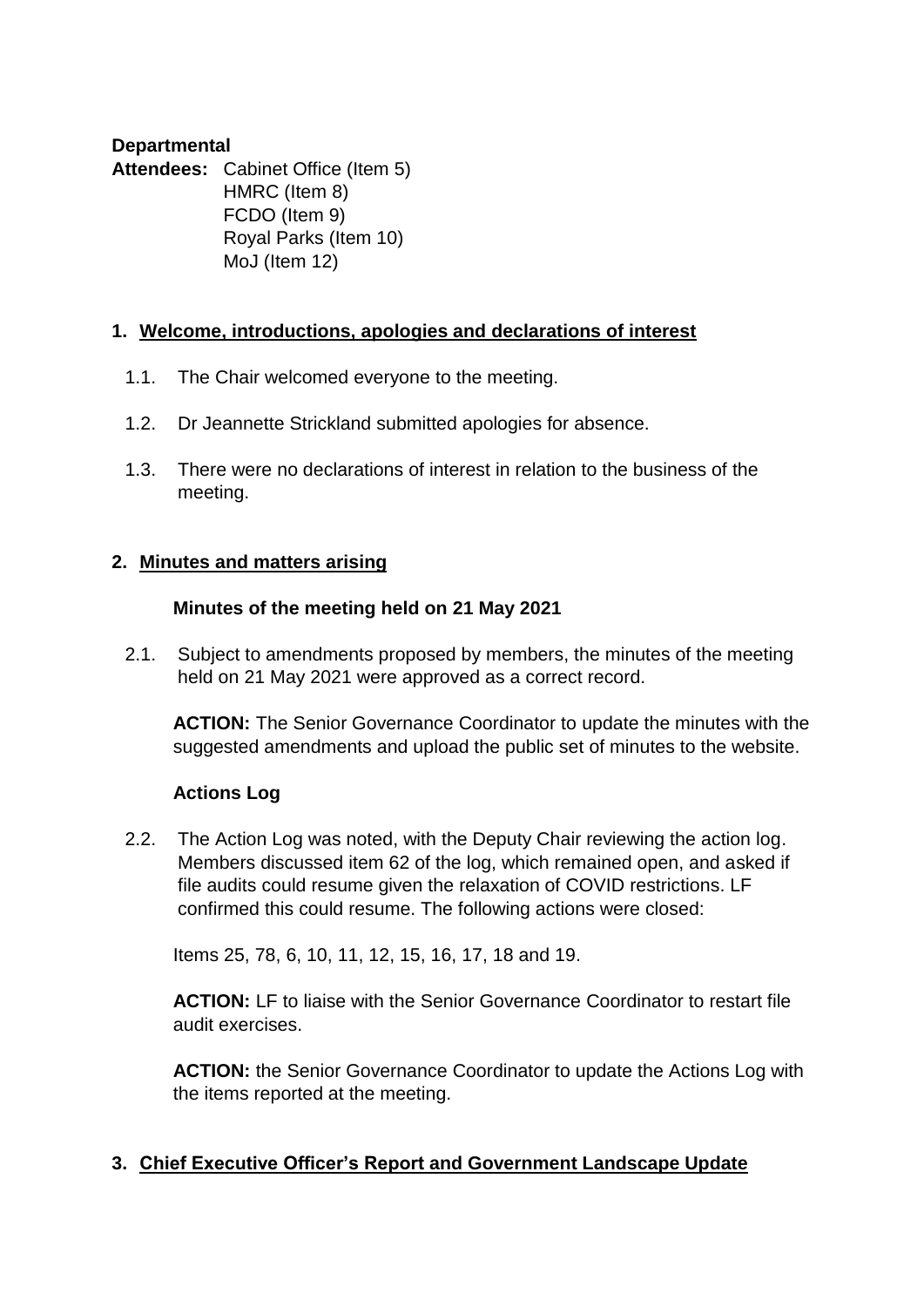- roadmap. LF also provided an update, including the laying of S46 code of practice in Parliament and the Ministry of Defence (MoD) Service Personnel 3.1. The Chief Executive and Keeper introduced his update paper on current issues and ongoing matters. JJ highlighted the changes to public operations since the implementation of Step 4 of the Government's COVID recovery transfers.
- 3.2. Members congratulated TNA on its online engagement projects.
- 3.3. Members asked for further detail on the progress of digital transfers. LF suggested it might be appropriate to do a full update on the Transfer Digital noted the first transfer had successfully taken place, with additional transfers scheduled for August and the project was moving to a public beta stage. She project at a future meeting.
- the destroyed records could be recreated from fragments, transcripts and preserve burnt records. There were also a number of matching the records lost, the hope was what could be recovered would have a 3.4. Members discussed the All Ireland Project, they queried what proportion of copies. JJ noted the work done by the records and collections care team to correspondence records. Whilst this would not form a large percentage of significant impact in other ways.
- 3.5. Members asked about the mood amongst members of the judicial system on the project to move court judgements to TNA. The MR noted there had been of the British and Irish Legal Information Institute (BAILII) and reassurances some initial apprehension regarding the move, but work to secure the future around the provisions of the new system had allayed this.

# **4. Administrative Matters**

# **Update on from the Forum on Historical Manuscripts and Academic Research**

 highlighted its work on the plans to celebrate manorial documents in 2022 4.1. Ms Hillary Bauer gave a brief update on the work of the Forum and and its work considering acceptance in lieu cases.

# **5. Born Digital Records – Cabinet Office**

 5.1. A representative from the Cabinet Office, joined the meeting to provide a briefing on the future for born digital records and their impact on the work of the Advisory Council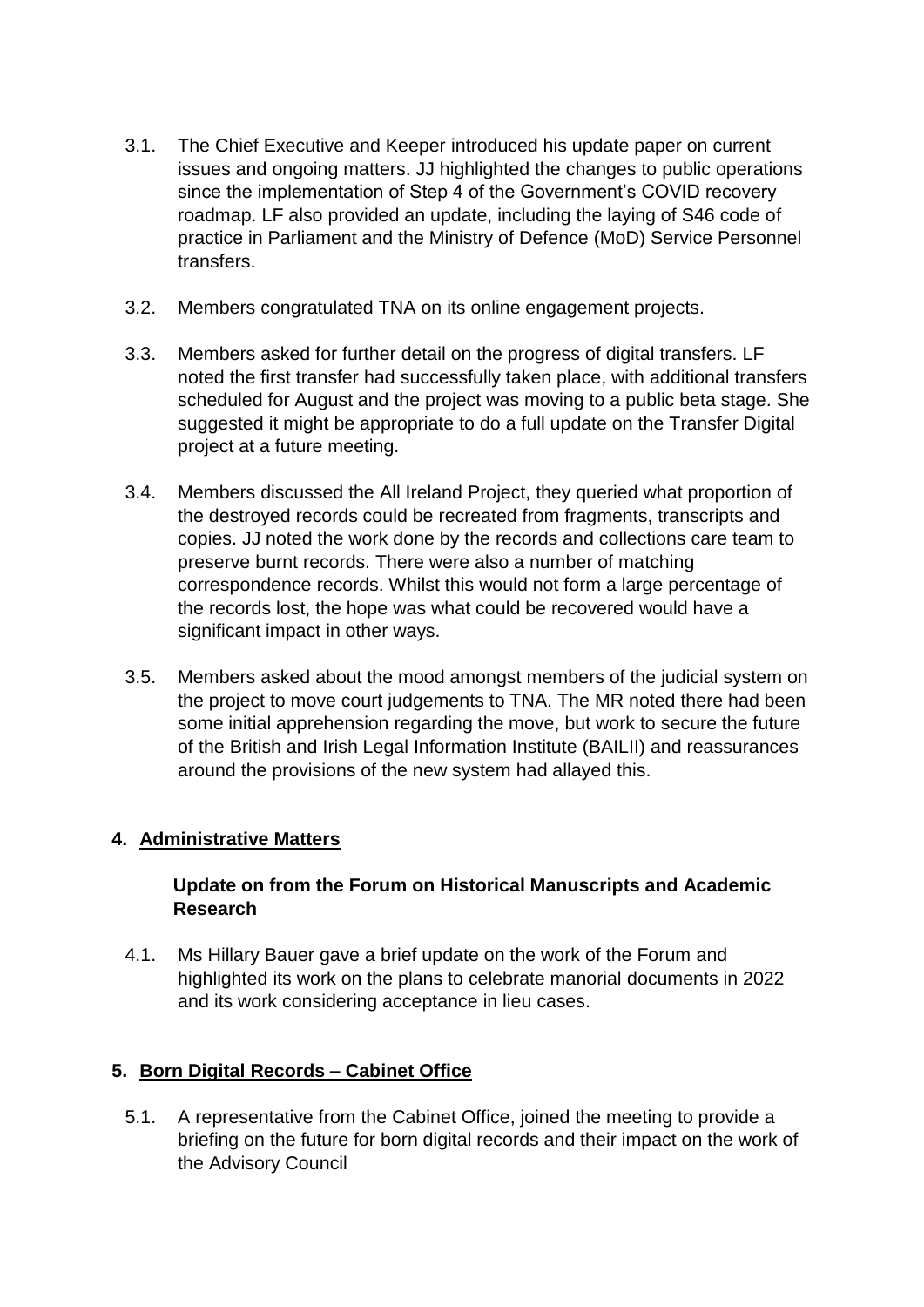5.2. The Council thanked the Cabinet Office for joining the meeting and providing the briefing.

 **ACTION:** The Working Group to hold a further discussion on the best way to progress the Advisory Council's work on born digital records.

# **6. Foreign, Commonwealth and Development Office (FCDO) Checklist**

- 6.1. The Senior Access Manager introduced the paper and noted that at the previous meeting members had requested a discussion on whether to this meeting TNA had liaised with the FCDO to seek their views and had circulate the FCDO checklist with other government departments. Following incorporated these into the report.
- checklist, subject to some minor wording alterations. 6.2. Members noted they were content with the proposed amendments to the
- 6.3. Members discussed the benefits and disadvantages of sharing the checklists with other departments. They noted that the checklist had been agreed between the FCDO specifically and the Council, and that other government departments were not party to the agreement. On the other hand, there were potential benefits to be had from sharing, including creating a more uniform approached to work across departments and assisting departments in developing their own checklists. Members also discussed the chances of checklist items overlapping between different departments' work.

**DECISION:** The Council agreed to share the FCDO checklist with other government departments for information only.

**ACTION:** The Public Access and Government Services team to share the checklist to KIM colleagues.

# **7. Access to Records**

- 7.1. The Council formally approved the acceptance of schedules seen outside the meeting, with the exception of any queries which were brought to the meeting.
- 7.2. A schedule of closure applications, together with a schedule of retention applications, was sent to members prior to the meeting. Members had been asked to raise any queries within 10 days.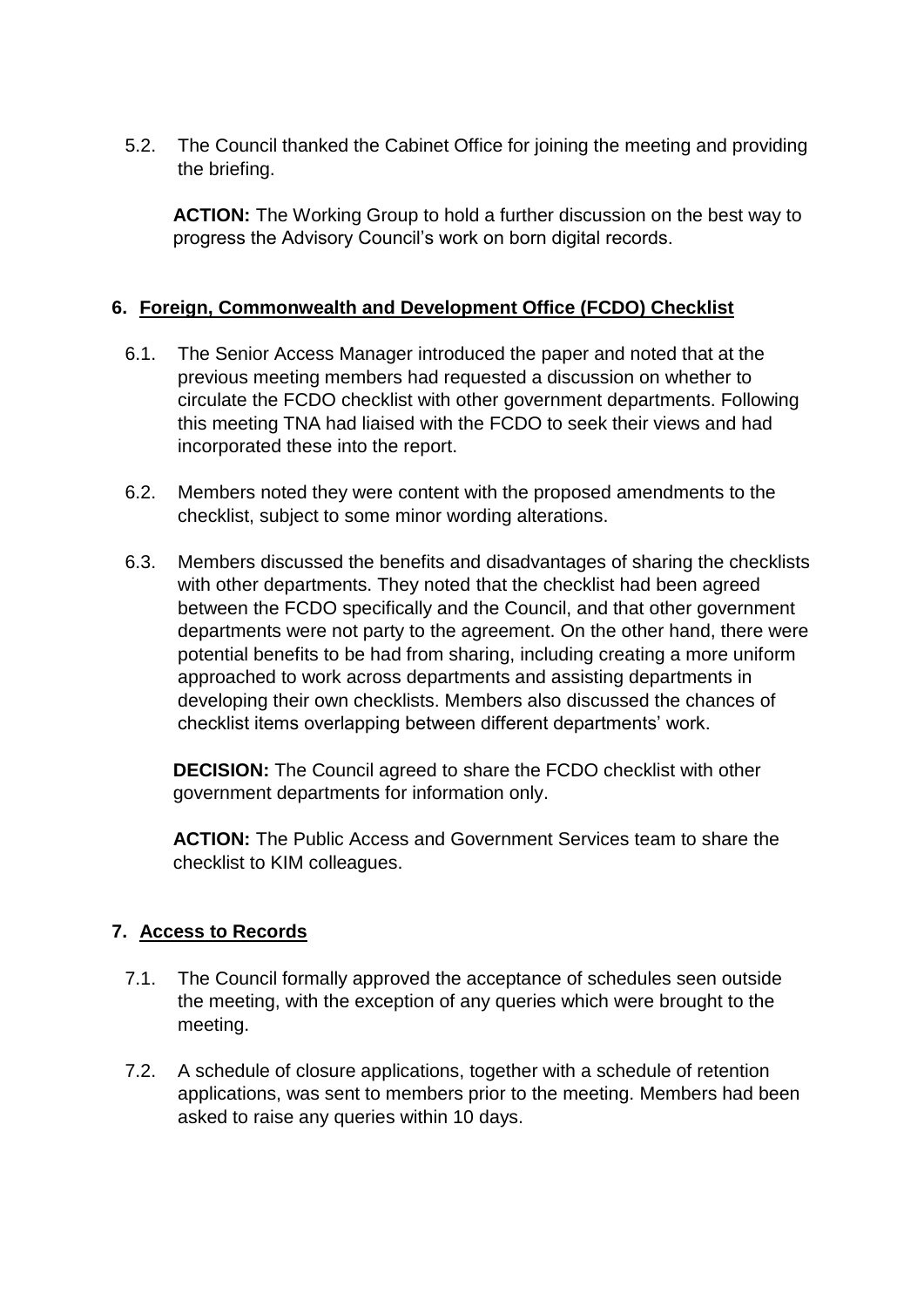- 7.3. The Senior Access Manager collated the queries and a list of them was circulated with the papers for this meeting, with responses being provided where possible.
- had not been provided, or members remained unhappy, the queries were 7.4. At the meeting, members were asked if they were content with the responses provided, whether in written form or orally. Where a response carried forward.

# **Outstanding Queries**

#### **Queries on closure and retentions schedules (May 2021)**

#### **Queries on closure and retentions schedules (July 2021)**

- 7.5. The Council was content to approve the applications on the basis of the clarification or additional information provided by the departments, subject to certain exceptions, which were either queried, withdrawn or carried over, as the relevant department had yet to respond.
- 7.6. The Council discussed the ICO guidance on S37 and its relationship to the public interest test. Members noted that they had already requested a paper on this from TNA.

 **ACTION:** The Public Access and Government Services team to produce a paper on the application of the public interest test in S37 cases for the September meeting.

#### **Queries on absolutes, comments and typographical errors (July 2021)**

7.7. The Council noted the amendments made, clarification or additional information provided.

# **8. Her Majesty's Revenue and Customs (HMRC)**

8.1. Representatives from HMRC, joined the meeting to provide an update on the ongoing work at HMRC and summarised the work undertaken since HMRC's last report to the Council.

**DECISION:** The Council thanked HMRC for joining the meeting.

# **9. Foreign Commonwealth and Development Office (FCDO)**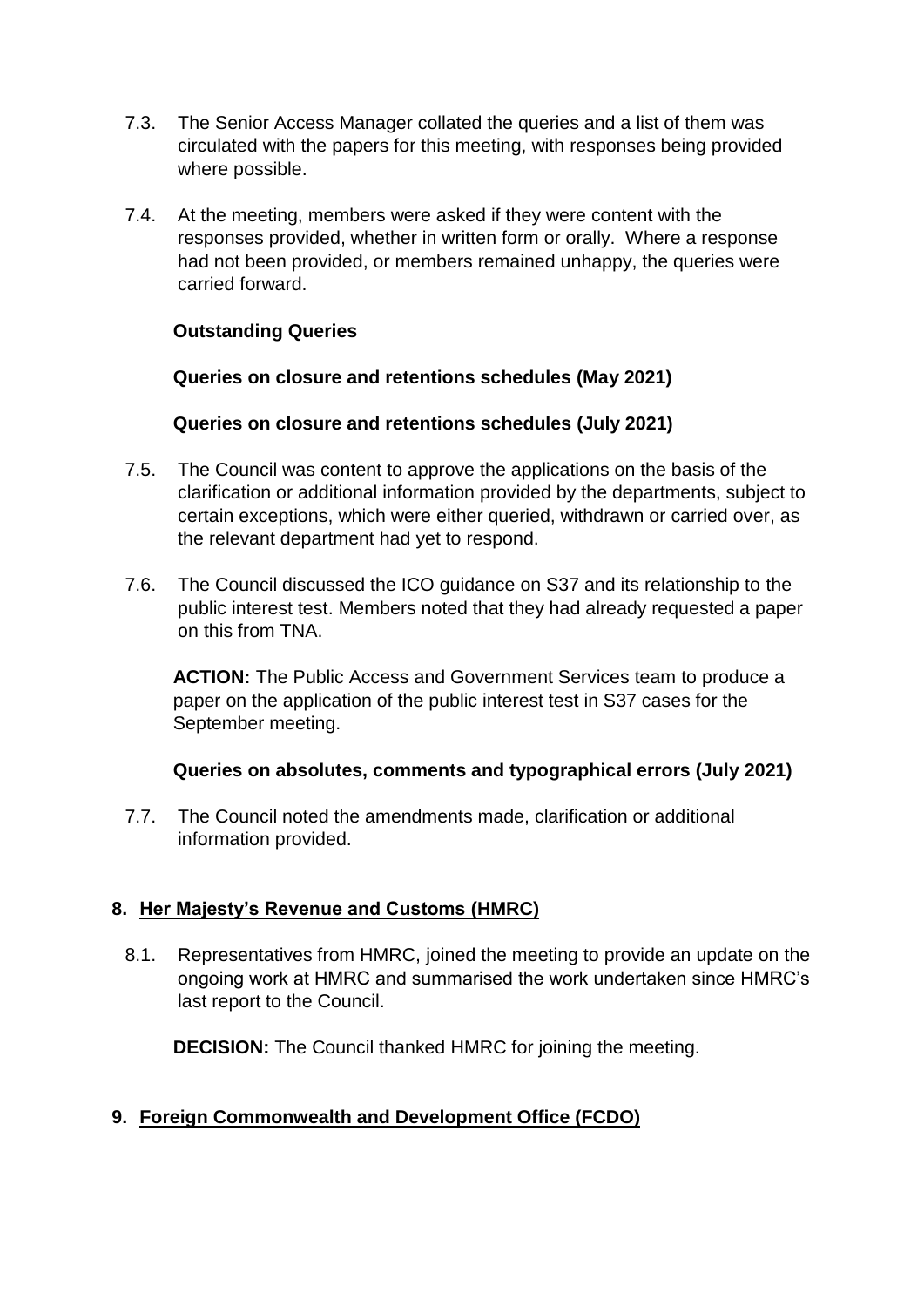9.1. A representative from the FCDO, joined the meeting to provide an update on the ongoing work at the FCDO, and summarised the work undertaken since the FCDO's last report to the Council on their Records Release Programme.

**DECISION:** The Council thanked FCDO for joining the meeting.

# **10.Royal Parks**

10.1. Representatives from Royal Parks, joined the meeting to provide an update on the ongoing work at Royal Parks and summarised the work undertaken since Royal Park's last report to the Council.

**DECISION:** The Council thanked Royal Parks for joining the meeting.

# **11.Departmental Retention Requests**

- 11.1. The Council considered papers from departments relating to the retention of records and updates on current retention instruments, further to requests from members made at previous meetings.
- below. Any resulting approval recommendations will then go forward to the 11.2. The Council's decisions made in respect of each paper has been noted Secretary of State.

 **ACTION:** The Senior Governance Coordinator will write to departments to notify them of the Council's recommendations, including any which will go forward to the Secretary of State with regard to their retention requests.

 There were applications for retentions of two to five years from the following departments:

• FCDO

 There were applications for retentions one to two years from the following arm's length bodies:

- Information Commissioner's Office
- Natural England
- **Privy Council Office**
- Welsh Government

There were applications for retentions of one year from the following places of deposit: